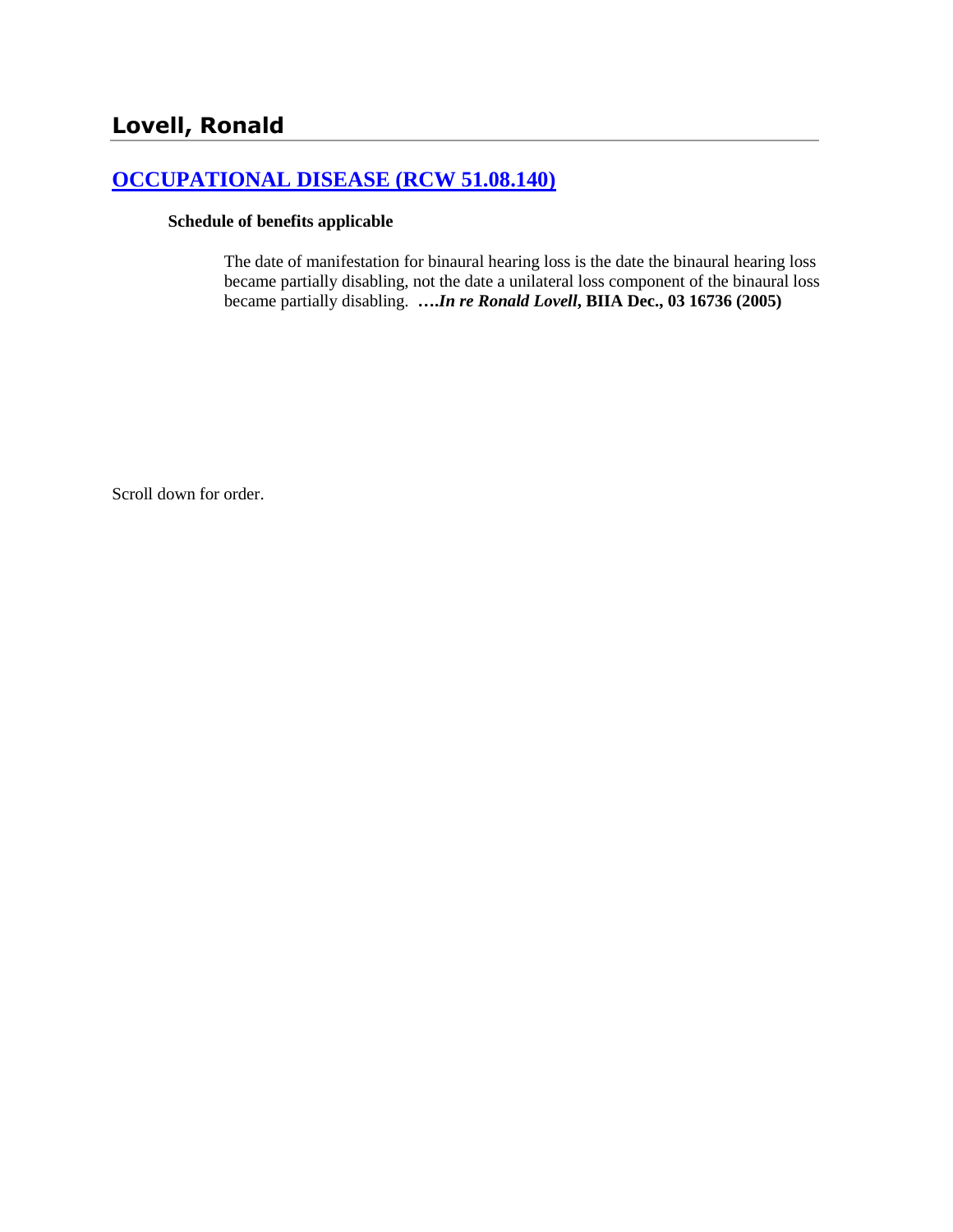# **BEFORE THE BOARD OF INDUSTRIAL INSURANCE APPEALS STATE OF WASHINGTON**

**)**

**IN RE: RONALD G. LOVELL ) DOCKET NO. 03 16736**

**CLAIM NO. W-653980 ) DECISION AND ORDER**

APPEARANCES:

Claimant, Ronald G. Lovell, by Maxwell & Webb, per Odin Maxwell

Self-Insured Employer, Georgia Pacific Corp., by Law Office of Lee Schultz, per Lee E. Schultz

The claimant, Ronald G. Lovell, filed an appeal with the Board of Industrial Insurance Appeals on July 8, 2003, from an order of the Department of Labor and Industries dated May 21, 2003. In this order, the Department corrected an order dated March 20, 2003, and ordered the self-insured employer to accept the claim for occupational hearing loss. Further, the Department closed the claim with directions to the self-insured employer to pay the claimant a permanent partial disability award equal to 21.16 percent complete loss of hearing in both ears, less any prior awards. The self-insured employer was directed to accept responsibility for the purchase and maintenance of hearing aids and the decision was made using results of an August 14, 2002 audiogram. Additionally, the Department determined that the self-insured employer was directed to deny responsibility for 2.35 percent binaural hearing loss caused by exposure to non-occupational noise. The Department order is **REVERSED AND REMANDED**.

# **DECISION**

Pursuant to RCW 51.52.104 and RCW 51.52.106, this matter is before the Board for review and decision on a timely Petition for Review filed by the claimant to a Proposed Decision and Order issued on September 28, 2004, in which the industrial appeals judge reversed the order of the Department dated May 21, 2003, and remanded this matter to the Department with directions to accept the claim for occupational hearing loss; direct the self-insured employer to pay the claimant a permanent partial disability award equal to 21.57 percent of the complete loss of hearing in both ears plus an additional 3 percent loss of hearing for tinnitus, to be paid pursuant to the schedule of benefits in effect on March 8, 1990; find that the self-insured employer is responsible for the purchase and maintenance of hearing aids; and to thereupon close the claim.

1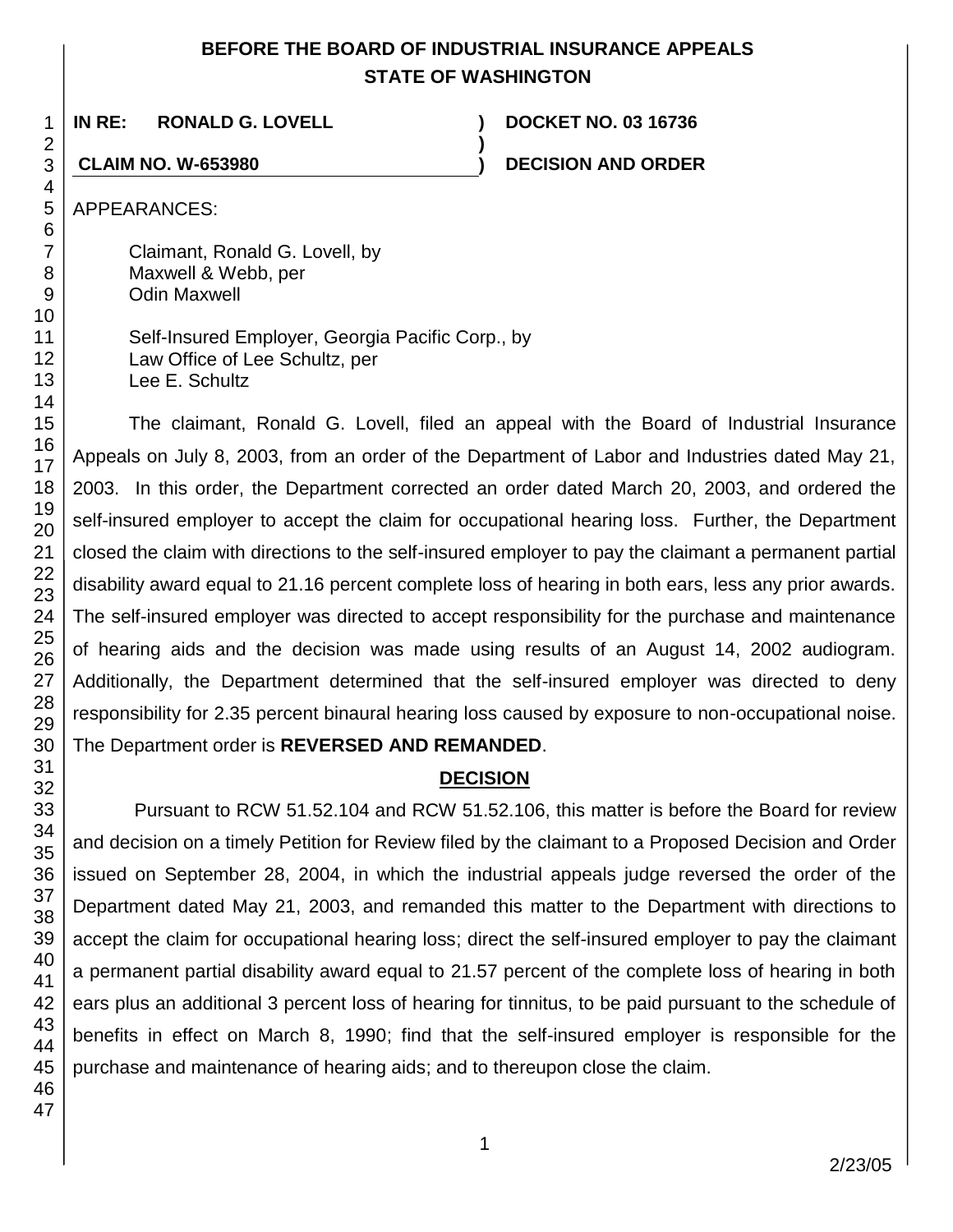The Board has reviewed the evidentiary rulings in the record of proceedings and finds that no prejudicial error was committed. The rulings are affirmed.

The issues raised in this appeal are the extent of permanent partial disability associated with Mr. Lovell's binaural hearing loss and the date of manifestation of that hearing loss. The evidence presented in this record is accurately set forth in the Proposed Decision and Order. We have granted review because we disagree with our industrial appeals judge regarding the date of manifestation of Mr. Lovell's occupational hearing loss. On this record, we find that the date Mr. Lovell's hearing loss was first manifest is December 4, 2000.

We agree with the analysis in the Proposed Decision and Order regarding the permanent partial disability for occupational binaural hearing loss. The record establishes that Mr. Lovell suffers from a permanent partial disability for binaural hearing loss, as a result of occupational exposure, which is equal to 21.57 percent loss of hearing in both ears. This is based on the audiogram dated May 8, 2002, which was conducted by Thomas Stackhouse, M.D. We also agree with our industrial appeals judge regarding the disability rating for tinnitus. We believe an additional percent of hearing disability is attributable to the tinnitus condition Mr. Lovell suffers as a result of his occupational noise exposure. The 3 percent tinnitus rating is established by the opinions of Alan Langman, M.D., and John P. Lynch, M.D. We accept their reasoned opinions.

Our industrial appeals judge also determined that Mr. Lovell's hearing loss was first manifest on March 8, 1990. Our industrial appeals judge reasoned that the audiograms prior to 1990 were contradictory and should not be accepted to establish a first date of manifestation of the occupationally induced hearing loss. Instead, our industrial appeals judge relied on an audiogram dated March 8, 1990, which showed a ratable hearing loss in one ear. However, the record is clear that the first audiogram to show a ratable hearing loss in **both** ears was done on December 4, 2000.

We hold that the correct date of manifestation for **binaural** hearing loss is the date that **binaural** hearing loss becomes partially disabling. See, also, *In re Vernon A. Hawkins*, Dckt. No. 02 10174 & 02 12767 (September 14, 2004). To the extent these holdings are inconsistent with our holding in *In re Larry Wass*, BIIA Dec., 01 11201 (2002), *Wass* is overruled. In Mr. Lovell's case, although he had ratable hearing loss in **one** ear as early as 1990, it is clear from the record that the first ratable **binaural** hearing loss was found by audiogram dated December 4, 2000. December 4, 2000, is the date Mr. Lovell's binaural hearing loss first became partially disabling.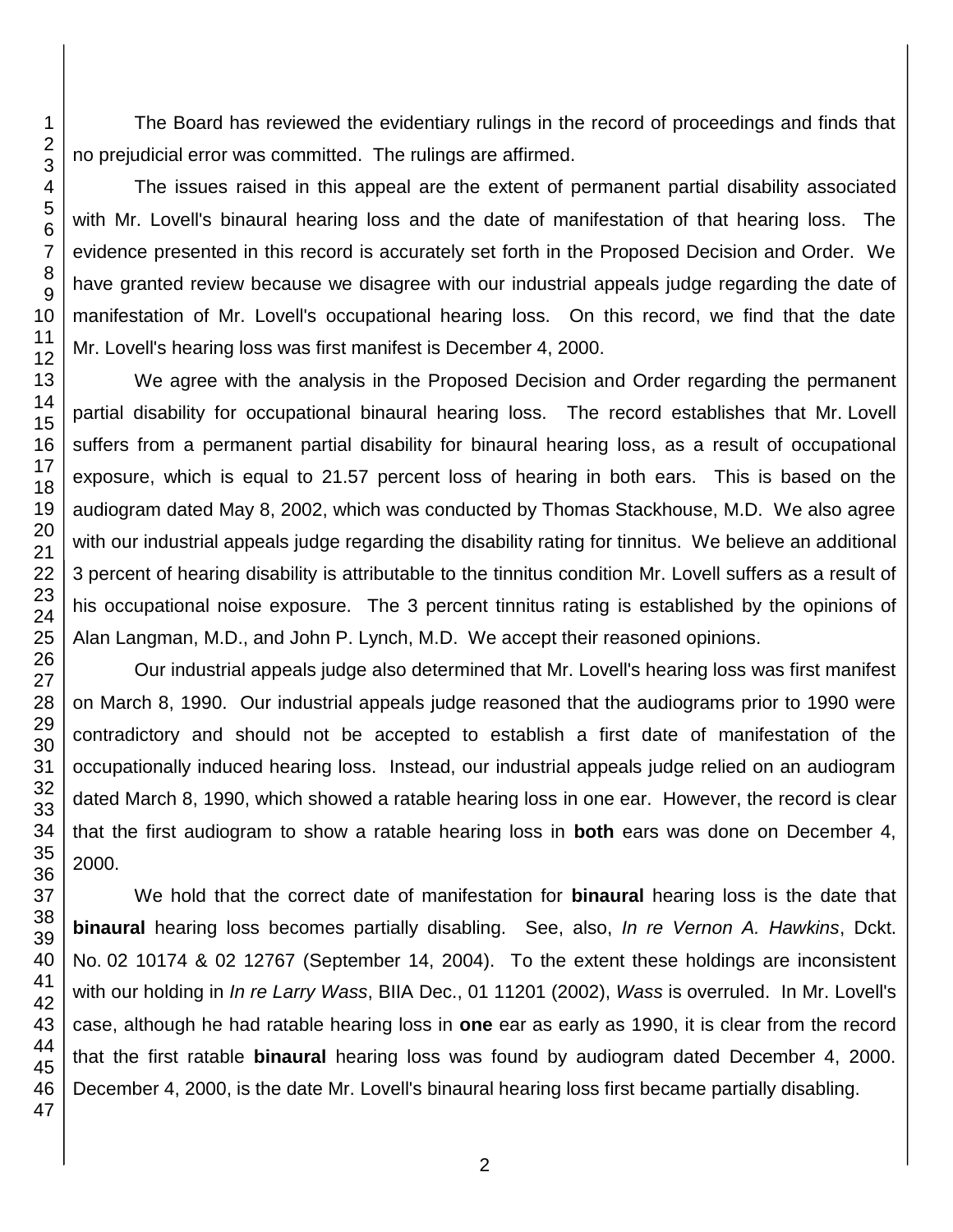#### **FINDINGS OF FACT**

1. The claimant, Ronald G. Lovell, filed an application for benefits with the self-insured employer on April 5, 2002, in which he alleged that he sustained an occupational disease during the course of his employment with Georgia Pacific, Corp. The first time he was informed by a physician, in writing, that he had occupational hearing loss, proximately caused by and arising out of his employment with Georgia Pacific, Corp., was the date Dr. Stackhouse assisted him in preparing his application in 2002. The claim was allowed on a temporary and interlocutory basis on April 29, 2002.

The Department issued an order on March 20, 2003, in which it allowed and closed the claim and ordered the self-insured employer to pay the claimant a permanent partial disability award equal to 35.62 percent complete loss of hearing in both ears, found the employer to be responsible for the purchase and maintenance of hearing aids, stated that it used the results of an August 14, 2002 audiogram, and that the condition of tinnitus was factored in to determine the award. The employer protested this order on April 22, 2003.

The Department issued an order on May 21, 2003, in which it corrected the March 20, 2003 order; ordered the employer to accept the claim for occupational hearing loss; found the medical condition stable; ordered the employer to pay the claimant a permanent partial disability award equal to 21.16 percent complete loss of hearing in both ears less prior awards; found the employer responsible for the purchase and maintenance of hearing aids; found that the decision was made using the results of the August 14, 2002 audiogram, the condition of tinnitus was factored in to determine the permanent partial disability award; and directed the employer to deny responsibility for the remaining 2.35 percent binaural hearing loss caused by exposure to non-occupational noise. The claimant filed a Notice of Appeal from this order with the Board of Industrial Insurance Appeals on July 8, 2003. On July 15, 2003, the Board issued an order in which it granted the appeal, assigned it Docket No. 03 16736, and ordered that further proceedings be held.

- 2. The claimant sustained occupational hearing loss and tinnitus that arose naturally and proximately from the distinctive conditions of his employment with Georgia Pacific, Corp.
- 3. The claimant was given on-site audiograms at Georgia Pacific, Corp., beginning in 1972 and continuing at least through September 19, 1996. The early tests were given in the Georgia Pacific building, but later they were moved to a van. Mr. Lovell was taken directly from work and sent to his test. Multiple employees took the test at the same time and one technician performed all the tests.
- 1 2 3 4 5 6 7 8 9 10 11 12 13 14 15 16 17 18 19 20 21 22 23 24 25 26 27 28 29 30 31 32 33 34 35 36 37 38 39 40 41 42 43 44 45 46 47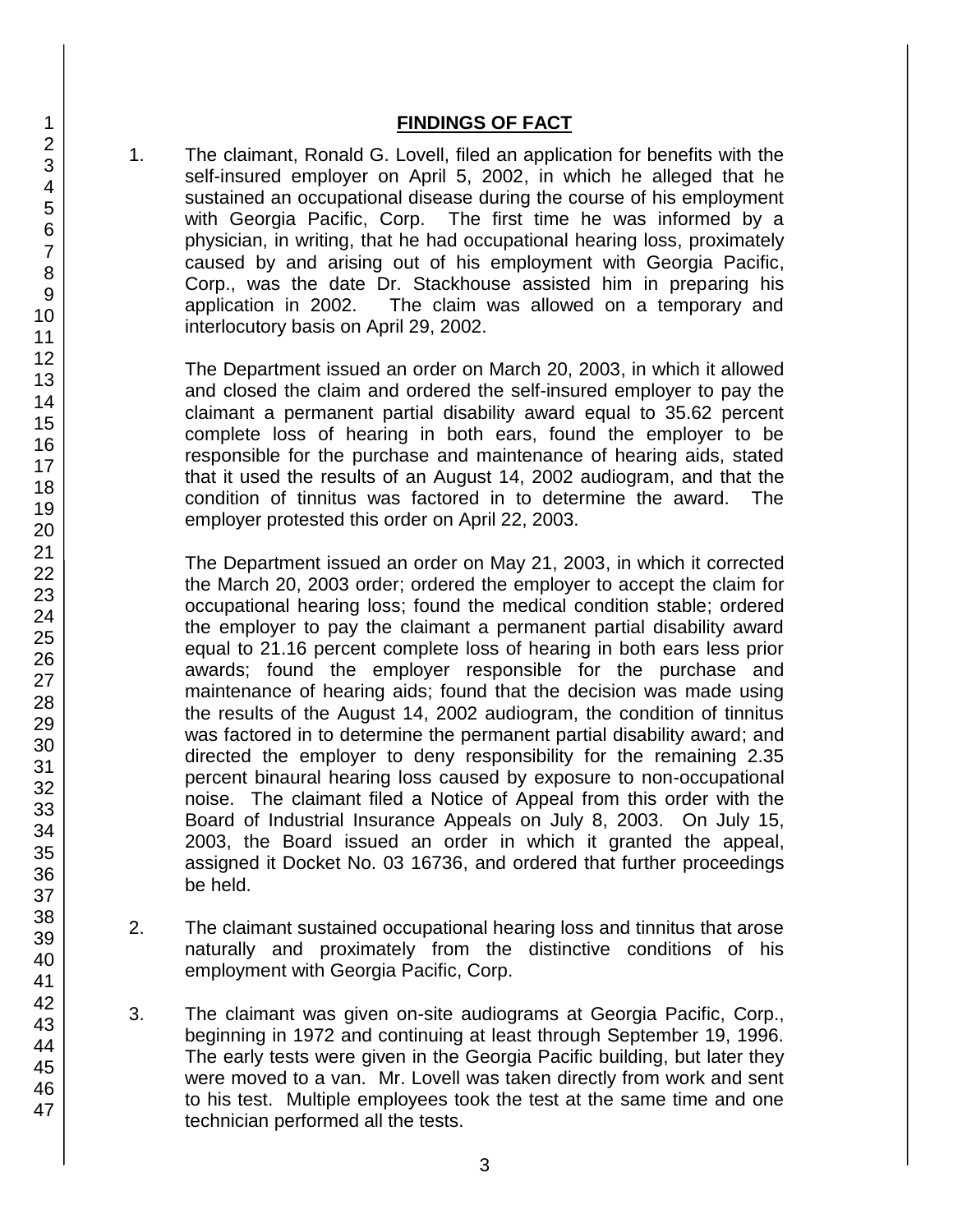- 4. Mr. Lovell took two tests in January 1986. One of these tests showed a small amount of ratable impairment for noise related hearing loss in his left ear. Between this test and the test taken on March 8, 1990 Mr. Lovell had two tests that showed no ratable impairment for his noise related hearing loss. He then took an on-site audiogram on March 8, 1990, that showed ratable impairment of noise related hearing loss in one ear. Mr. Lovell first had ratable binaural hearing loss, related to occupational noise exposure, on December 4, 2000.
- 5. Mr. Lovell first tested positive for conductive hearing loss on August 14, 2002. This impairment was shown on an air induction test and was not proximately caused by noise. The reason for this conductive hearing loss is unknown and can be due to a variety of reasons.
- 6. The May 8, 2002 audiogram, which showed that Mr. Lovell had a ratable noise induced hearing loss equal to 21.57 percent complete hearing loss in both ears is the test that most accurately reflects his occupational hearing loss as of May 21, 2003. Mr. Lovell also sustained a permanent partial impairment equal to 3 percent due to his occupationally related tinnitus.
- 7. As of May 21, 2003, Mr. Lovell's hearing loss and tinnitus were fixed and stable and were not in need of further necessary and proper medical treatment.

# **CONCLUSIONS OF LAW**

- 1. The Board of Industrial Insurance Appeals has jurisdiction over the parties to and the subject matter of this appeal.
- 2. Mr. Lovell sustained an occupational disease diagnosed as bilateral noise induced hearing loss and tinnitus, as defined in RCW 51.08.140.
- 3. Mr. Lovell's occupational disease, diagnosed as bilateral noise induced hearing loss, became partially disabling, within the meaning of RCW 51.32.180, on December 4, 2000.
- 4. The Department order dated May 21, 2003, is incorrect and is reversed. This matter is remanded to the Department of Labor and Industries with direction to issue an order in which it accepts the claim for occupational hearing loss, directs the self-insured employer to pay the claimant a permanent partial disability award equal to 21.57 percent of the complete loss of hearing in both ears, plus an additional 3 percent loss of hearing for tinnitus to be paid pursuant to the schedule of benefits in